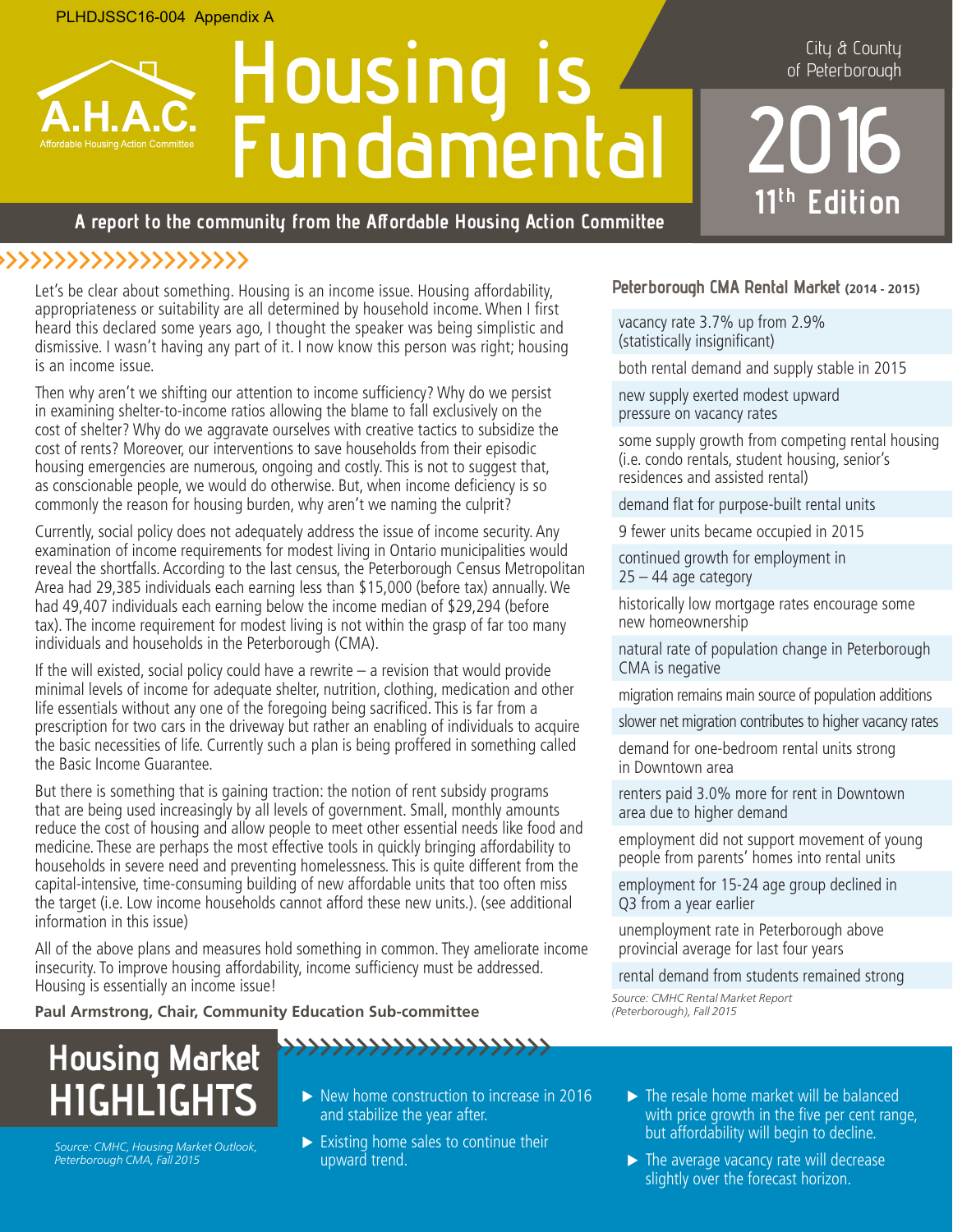



## **4.0% increase 4.2% increase**

## **O.W. And O.D.S.P. Caseload City and County of Peterborough**

|             | <b>Ontario</b><br><b>Works</b><br>(0.W.) | <b>Ontario Disability</b><br><b>Support Program</b><br>(O.D.S.P.) |
|-------------|------------------------------------------|-------------------------------------------------------------------|
| 2010 (Dec.) | $3,680*$                                 | 3,921                                                             |
| 2011 (Dec.) | 3,816*                                   | 4,154                                                             |
| 2012 (Dec.) | 3,948*                                   | $4,243*$                                                          |
| 2013 (Dec.) | $3,802*$                                 | $4,452*$                                                          |
| 2014 (Dec.) | $3,833*$                                 | $4,644*$                                                          |
| 2015 (Dec.) | 3,888*                                   | $4.773+$                                                          |

Source: Social Services Division, City of Peterborough; Ontario Disability

^data for Nov.and Dec. 2014 used to determine annual average are

+2015 ODSP number is average for period January to November **O.W. caseloads have increased by 1.4% (2014-2015) O.D.S.P. caseloads have increased by 2.8% (2014-2015)**

#### **Renting 59% Cheaper than Emergency Shelter in Peterborough**

| <b>One</b><br><b>Person</b> | <b>Emergency</b><br><b>Shelter</b> | <b>Bachelor</b><br><b>Apartment</b> | <b>Savings by</b><br><b>Renting</b> |
|-----------------------------|------------------------------------|-------------------------------------|-------------------------------------|
| <b>MONTHLY</b>              | \$1,636.99                         | \$666.00                            | \$970.99                            |
| <b>ANNUALLY</b>             | \$19,643.86                        | \$7992.00                           | \$11,651.86                         |

Source: CMHC Rental Market Stats, Fall 2015; Social Services, City of Peterborough Emergency Shelter Stats and AHAC Custom Calculations

NOTE: Savings, achieved by renting rather than using emergency shelter, would likely be required in some portion to pay for supportive services that would maintain individuals in their apartments.

## **Average # individuals sheltered per night in Peterborough**

| 2011 $\bullet$ 47 individuals        |  |
|--------------------------------------|--|
| 2013 $\bullet$ 57 individuals        |  |
| $2015^{\circledcirc}$ 63 individuals |  |

 $2012 \n\approx 57$  individuals 2013E **57 individuals** 2014E **61 individuals**

Custom Calculations: A.H.A.C.

## **Applicants:**

**Social Housing Wait List: Housing Access Peterborough**

Number on Wait List (Dec. 31, 2015) Source: Housing Access Peterborough

Couples & Non-Senior Singles

**298**



## **Non-Senior Single Person Households**

**Social Housing Wait List: FACTS**

\*reflect annual year-to-date averages at year's end

**1,305** applications as of Dec. 31, 2015

Support Office, Peterborough

preliminary and not final

The largest demand for social housing comes from non-senior single persons. Studies suggest that this group is the most vulnerable of any household complement. "...low-income, one-person households confront severe affordability issues in the private market and experience long wait times for social housing."

**657** non-senior single

applicants on list (50.3% of applicants)

Source: Social Housing Wait Lists and the One-Person Household in Ontario Suzanne Swanton, Canadian Policy Research Networks Research Report, January 2009

## **Social Housing Deficit**

The number of social housing units in Peterborough is insufficient to accommodate all those on the wait list. However, portable rent supplements could fill the void while reducing the costs associated with social housing. A.H.A.C.

ALSO SEE: Ontario Non-Profit Housing Association's 2016 Waiting Lists Survey Report www.onpha.on.ca/onpha/web/Policyandresearch/2016\_Waiting\_List\_Survey/ Content/PolicyAndResearch/Waiting\_Lists\_2016/2016\_Waiting\_Lists\_Survey.aspx?hkey=08cff4ce-7f97-4af4-910c-c64954d28a4a

**507** new applications in 2015

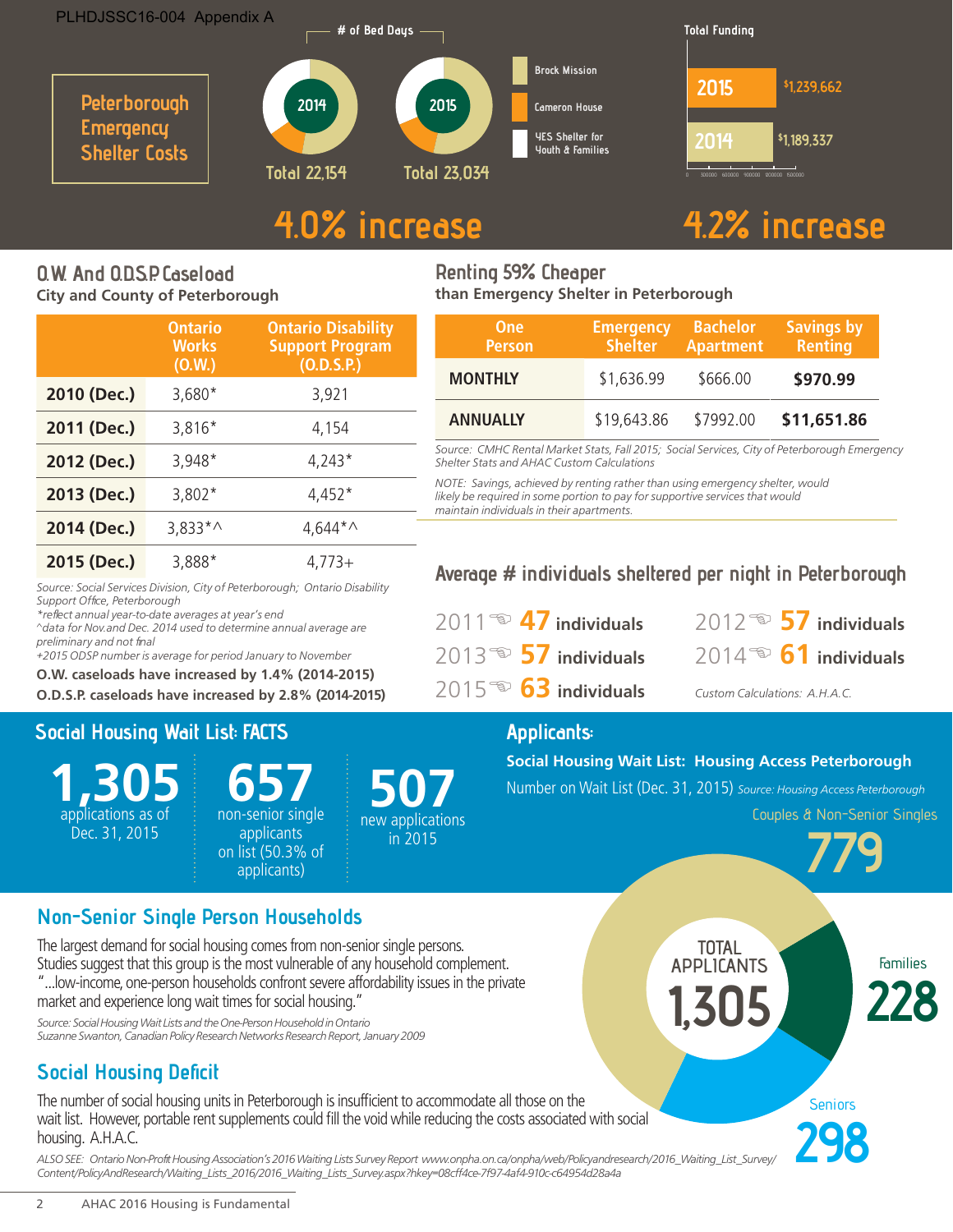## **Peterborough CMA - FALL 2015** PLHDJSSC16-004 Appendix A

Average Private Market Rents & Required Minimum Income

|                                | <b>Rent</b> | <b>Hourly</b><br><b>Wage</b> | <b>Annual Wage</b> |
|--------------------------------|-------------|------------------------------|--------------------|
| <b>Bachelor</b>                | \$666       | \$13.66                      | \$26,640           |
| <b>Bedroom</b>                 | \$816       | \$16.74                      | \$32,640           |
| $\mathbf{c}$<br><b>Bedroom</b> | \$959       | \$19.67                      | \$38,360           |
| 3<br><b>Bedroom</b>            | \$1,172     | \$24.04                      | \$46,880           |

Source: Canada Mortgage and Housing Rental Market Report, FALL 2015 (Peterborough CMA) and Custom Calculations (AHAC)

• Market rents may or may not include heat and hydro.

• Rents are 'affordable' (CMHC definition) when wages are at or above the numbers in the chart.

• Rents are deemed affordable when they represent no more than 30% of the gross, combined household income. (CMHC)

• Hourly wage based on an individual working 37.5 hours weekly for a full year (1,950 hrs.)

## **PRIVATE APARTMENT AVERAGE RENTS (\$)**

Peterborough Census Metropolitan Area

|                 | <b>October 2014/15</b> |
|-----------------|------------------------|
| <b>Bachelor</b> | \$638/\$666            |
| 1 Bedroom       | \$803/\$816            |
| 2 Bedroom       | \$952/\$959            |
| 3 Bedroom       | \$1,149/\$1,172        |

Source: Rental Market Report, Fall 2015, Canada Mortgage and Housing Corporation (CMHC)

## **Dollar Sense**

"Investments in affordable and social housing are remarkably cost-effective. Especially in periods of economic instability, every dollar invested in social and affordable housing reaps a dividend. The Mowat Centre estimates every dollar spent on housing investments results in a \$1.52 increase in real GDP. Furthermore, providing better housing can result in cost savings. The average cost of a shelter bed in Toronto in 2012 was over \$52 per night, adding up to \$1,500 per month. For context, the average monthly rent for a bachelor apartment in Toronto in 2012 was \$840, 44 percent cheaper. For people with mental health issues or who have experienced chronic homelessness, stable, affordable housing results in significant savings in use of health and emergency services."

**\$**

Note: The average shelter cost per bed night in Peterborough is \$53.82 Source: Access to Housing, Upstream and the Wellesley Institute, 2015 www.wellesleyinstitute.com/housing/access-to-housing-heia-in-the-federal-election/

## **What Would It Cost?**

**>>>>>>>>>>>>>>>>>>>>>>>>>>>>>>**

The Canadian Rental Housing Index states that there are 2,640 households in Peterborough City and County in "severe core housing need", i.e. spending in excess of 50% of household income for their rent and other associated housing costs. What would it cost to provide a monthly rent supplement to each of these households?

## **Number of Households Spending More Than 50%**

If our municipality could offer rent supplements to those most vulnerable households in severe core housing need (i.e. those spending upwards of 70% of total income on rent and utilities), it would be arguably among the most cost-effective investments to social infrastructure. An annual investment of two million dollars, for example, is small in light of current annual investments in physical infrastructure and other capital expenditures.

**Small rent supplements become enormous assets in the hands of renter households who experience severe core housing need. Studies show that almost all rent supplement dollars are spent in the local economy in which they are issued.**

Affordable Housing Action Committee



Source: The Canadian Rental Housing Index, http://rentalhousingindex.ca/ A.H.A.C. Custom Calculations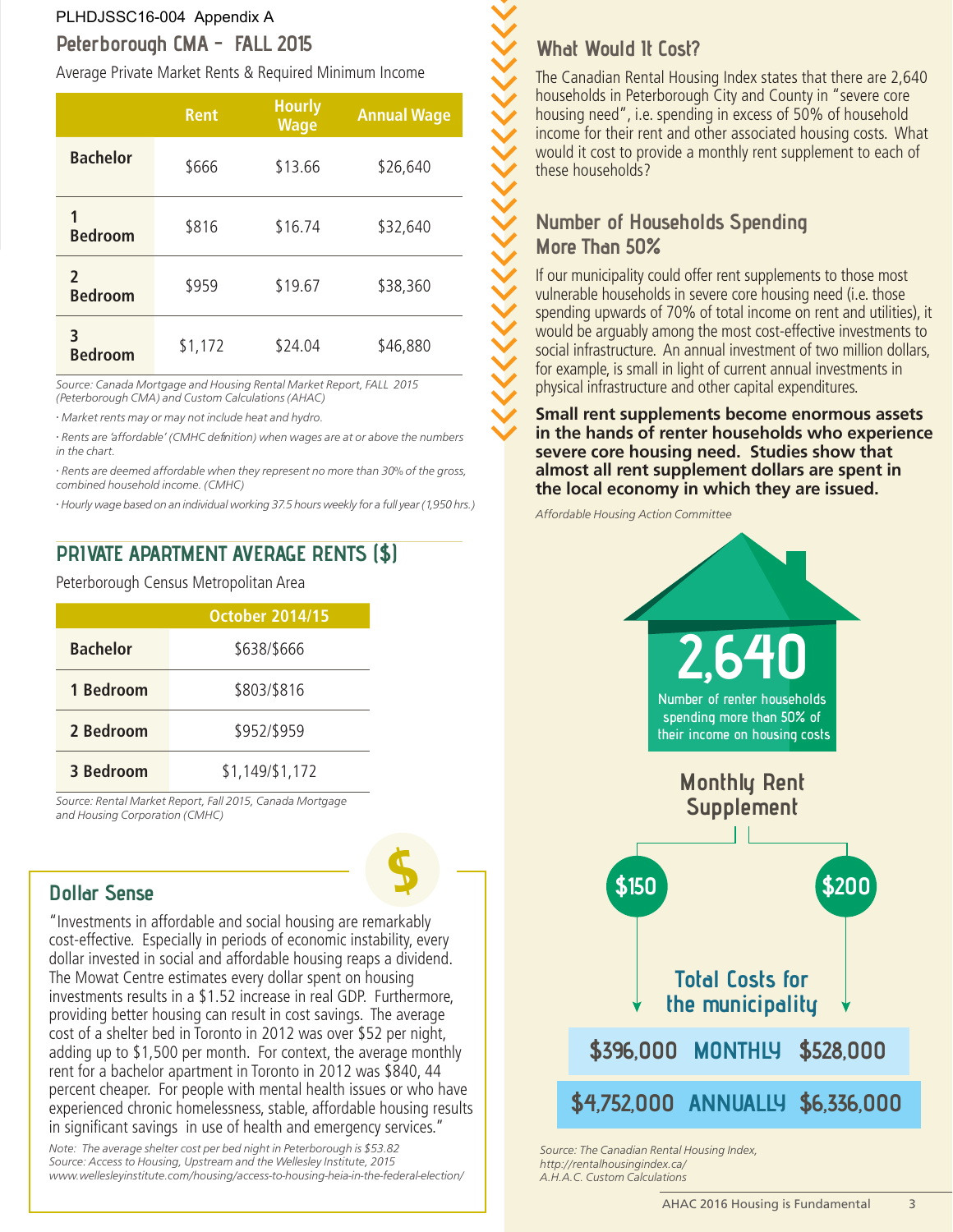## **Peterborough City & County Renter Household - Community Profile** PLHDJSSC16-004 Appendix A



## **Affordability & Overspending**

|                                                          | Average renter household income \$38,823                  |
|----------------------------------------------------------|-----------------------------------------------------------|
| Average rent +<br>utilities<br>\$867                     | Average % of income spent on rent $+$<br>utilities<br>27% |
| Number of renter<br>households spending<br>more than 30% | 6,475 or 49 <sup>%</sup>                                  |
| Number of renter<br>households spending<br>more than 50% | 2,640 or 20 <sup>%</sup>                                  |
|                                                          |                                                           |

## **Overcrowding**

**Number of renter households living in overcrowded conditions = 965**

**Share of overcrowded renter households = 7%**

Source: http://rentalhousingindex.ca/

## **KEY FINDINGS** http://rentalhousingindex.ca/

**for Peterborough City and County from the Canadian Rental Housing Index 2015 >>>>>>>>>>>>>>>>>**

#### **AFFORDABILITY measures percent of before-tax income spent on rent and utilities**

- lowest income quarter is in 'severe core housing need' - average spending  $= 68\%$
- second to the lowest income quarter is in 'core housing need" - average spending  $=$  39%
- top two income quarters costs are deemed to be affordable
- 'core housing need' all renter households  $-$  49% or 6.475 households
- 'severe core housing need' all renter households – 20% or 2,640 households

#### **DISTRIBUTION of renter households across apartment type and income quarters**

- renters very evenly distributed across income quarters
- concentration of renters in one and two bedroom units

#### **INCOME GAP measures additional income required for affordability (i.e. 30% of gross income)**

- greatest gap in lowest income quarter average \$ to close  $gap = $15,151$  or 127%
- second lowest income quarter  $-$  average \$ to close gap \$7,971 or 31%

## **What is the Canadian Rental Housing Index**

Developed by a partnership of non-profit housing organizations and credit unions, the CRHI, using the latest census data, tracked income, affordability and overcrowding in more than 800 cities, regions, and federal ridings across Canada. It considered all types of rental accommodation, including social housing, purpose-built rental, condos, houses and secondary suites.

#### **CRHI Highlights: (across Canada)**

|                                                                                  | of renter households pay in excess<br>40% of 30% of before-tax income on<br>rent and housing related expenses |
|----------------------------------------------------------------------------------|---------------------------------------------------------------------------------------------------------------|
|                                                                                  | of renter households pay more<br>20 <sup>%</sup> than 50% of income on rent and<br>housing related expenses   |
|                                                                                  | more of renter households are living<br>than 10 <sup>%</sup> in overcrowded conditions                        |
|                                                                                  | no housing for households earning<br>being built below \$40,000                                               |
| <b>no rent-geared</b><br><b>-to-income</b> built in the last 20 years<br>housing |                                                                                                               |
|                                                                                  | "affordability" called a crisis in<br>big and small communities across Canada                                 |

Source: http://rentalhousingindex.ca/



#### **OVERCROWDING in apartments not suitable for household size and composition (CMHC National Occupancy Standard)**

• households experiencing overcrowding  $= 965$  or 7% of total apartment universe

#### **OVERSPENDING measures renter households in 'severe core housing need' (i.e. spending more than 50%)**

- greatest overspending in lowest income quarter  $= 2,060$  households or 62% of renters in that quarter
- overspending in total apartment universe  $= 2,640$  households or 20% of all renters

#### **BEDROOM SHORTFALL**

• 4% or 1,100 more bedrooms required to house all renters suitably

## **PROVINCIAL AND TERRITORIAL RANKING**

- 39th of 49
- overall condition designation SEVERE

#### **CANADIAN RANKING**

- 250th of 284
- overall condition designation SEVERE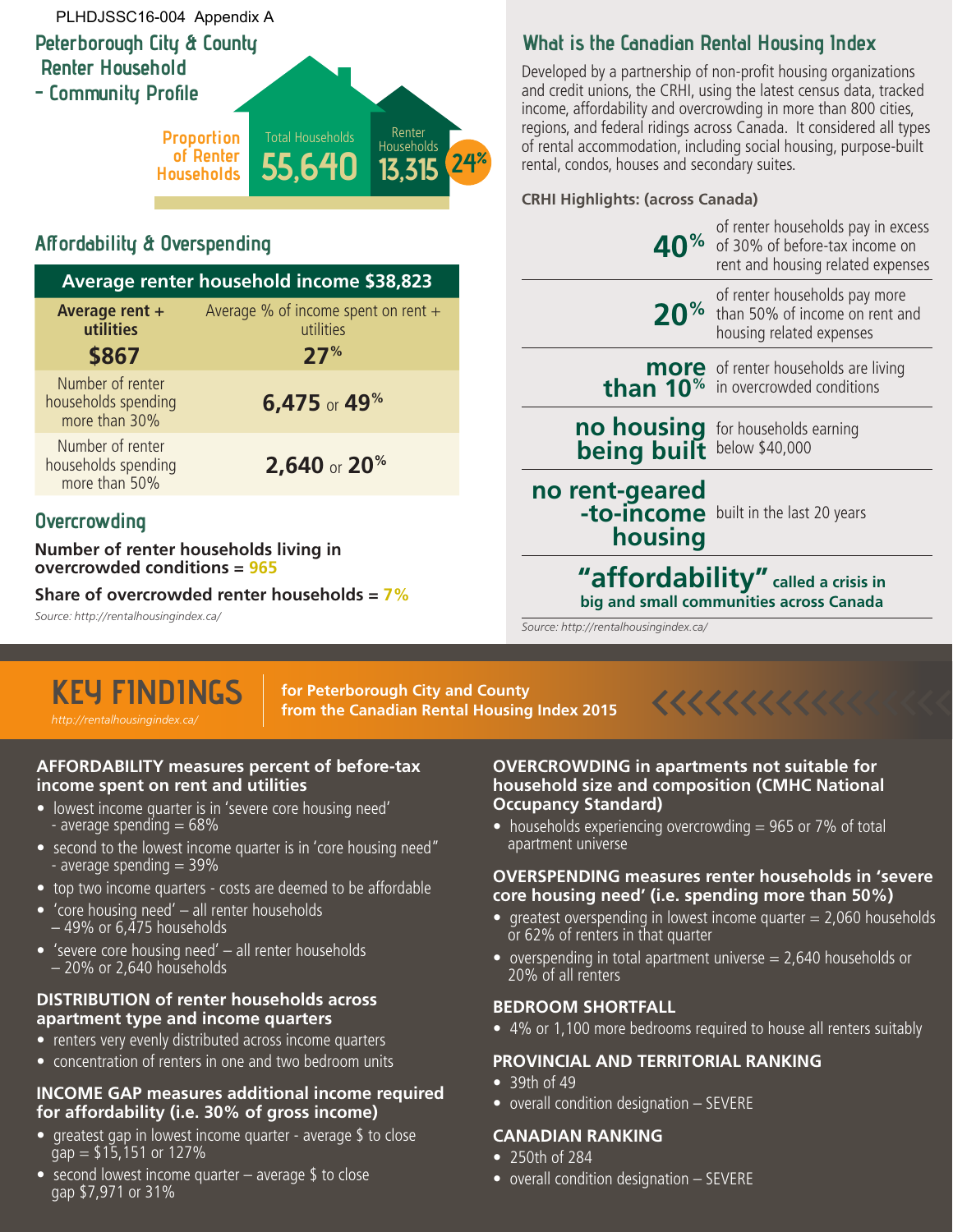#### PLHDJSSC16-004 Appendix A

## **How Does Peterborough City and County Measure Up?**

**Provincial/Territorial Ranking - 39th among 49 Canada Ranking - 250th among 284**

| <b>Measured Rental Aspect</b><br><b>Peterborough County</b> | <b>Provincial /</b><br><b>Territorial</b><br><b>Condition</b> | <b>Canada-Wide</b><br><b>Condition</b> |
|-------------------------------------------------------------|---------------------------------------------------------------|----------------------------------------|
| <b>Affordability</b>                                        | <b>B</b> Critical                                             | Severe                                 |
| Overspending                                                | <b>Critical</b>                                               | Severe                                 |
| <b>Income Gap</b>                                           | Severe                                                        | Severe                                 |
| Overcrowding                                                | Satisfactory                                                  | Satisfactory                           |
| <b>Bedroom Shortfall</b>                                    | Satisfactory                                                  | Satisfactory                           |
| <b>OVERALL</b><br><b>INDEX RATING</b>                       | <b>SEVERE</b>                                                 | <b>SEVERE</b>                          |

Quality indicators: Satisfactory, Moderate, Poor, Severe, Critical. Source: http://rentalhousingindex.ca/

## **Affordability**

Measures the percent of renter household income spent on rent plus utilities.

Note: All renter households in these two income brackets spend more than 30% of their incomes each month on rent plus utilities.  $\overline{\phantom{a}}$ 

 Source: suditions.<br>http://rentalhousingindex.ca/



## **Income Gap**

(Av. \$26,109)

Measures the additional income a household would need per year to make its current rent affordable, i.e. 30% of before-tax income.



In Peterborough, renter households earning less than \$20,388 would need to earn an average 127% more income or \$15,151 more per year to make their current rent affordable.

\*Affordable means paying 30% or less of household income for rent and utilities. Source: http://rentalhousingindex.ca/

## If you are a household **earning less than \$20,388** and renting a 2-bedroom apartment in Peterborough City & County:

- $\triangleright$  you are one of 925 households
- $\triangleright$  you spend (on average) \$723 monthly (rent and utilities)
- $\triangleright$  you spend (on average) 76% of your total before-tax household income on rent and utilities
- $\triangleright$  you require (on average) an additional \$17,454 annually or 152% of your current household income to make your rent and utilities affordable (i.e. 30% or less of household income)
- $\triangleright$  you have a 76% likelihood of spending more than 50% of your income on rent and utilities Source: http://rentalhousingindex.ca/

**In Peterborough, a total of 965 or 7% of renter households are living in conditions that are too small for their household size and composition.**

Source: http://rentalhousingindex.ca/

Measures renter households spending more than 50% of their before-tax income on rent plus utilities - "severe core housing need"

## **62% of households**

**Overspending**

(2,060 households) earning less than \$20,388 spend more than 50% of total income on housing and utilities.

#### **2,640 households**

from all income brackets spend in excess of 50% of income on housing and utilities. Source:

http://rentalhousingindex.ca/

**Peterborough would need at least 4% or 1,100 more bedrooms to house all renters suitably.**

Source: http://rentalhousingindex.ca/

#### **41% of renter households in "core housing need" are also in "severe core housing need".**

 Source: http://rentalhousingindex.ca/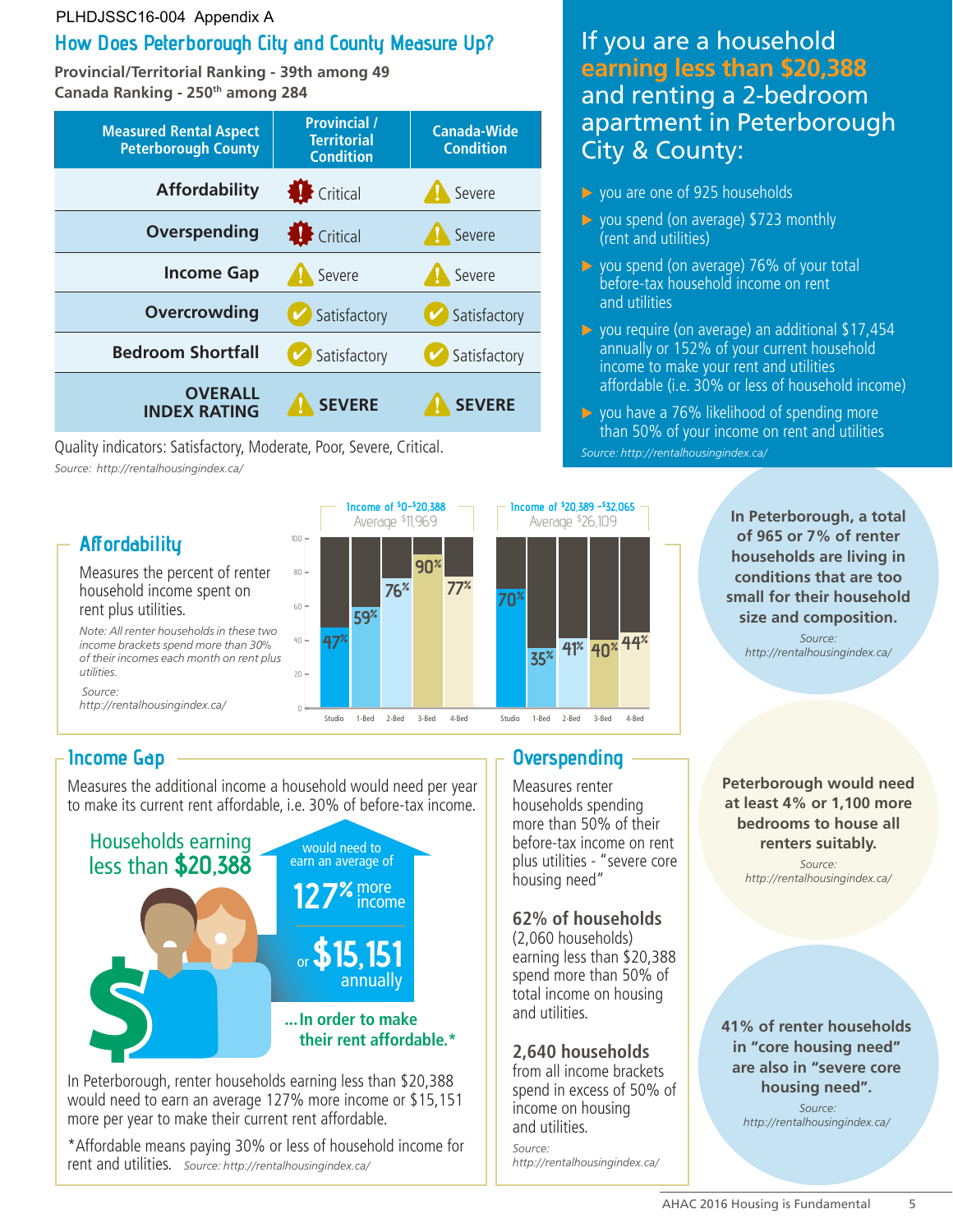PLHDJSSC16-004 Appendix A

## **Addressing Core Housing Need in Canada**

Peterborough is not an exception to 'core housing need' trends in the rest of Canada.

**"…today the supply of public, nonprofit and cooperative housing is in a downward spiral. As a result, over a million lowincome households are facing a real housing crisis."**

**"…housing markets are not able to produce the accommodation needed by many sections of the population."**

Source: Addressing Core Housing Need in Canada, Canadian Centre for Policy Alternatives, Manitoba Office, Oct. 2015 https://www.policyalternatives.ca/publications/reports/addressing-core-housing-need-canada

**We frequently forget that the approximately 35,000 homeless people in Canada on any given night are NOT included in 'core housing need' statistics.** 

# **MYTH & MISCONCEPTION**

**1. There is a significant housing affordability issue in Peterborough, City and County.**

When half of the renter households are paying more than 30% of their total income on housing and a large portion of those pay in excess of 50%, no one would argue the above statement. While we might agree with the statement, we seldom look further to seek the cause. Housing affordability is an outgrowth of income insecurity. There are a significant number of low income households in Peterborough. (According to the 2011 Census, 29,385 individuals in the Peterborough CMA had incomes below \$15,000.)

**2. Using a variety of strategies and approaches, governments will eradicate the housing affordability problem.**

This is highly improbable given the scope of the problem. No level of government has established a plan to comprehensively ensure that all renter households spend no more than 30% of household income for housing and housing-related costs.

**3. The provision of "affordable" rental units will address the affordability issue.**

The scope of the problem far exceeds the number of units that can be built. **Moreover, "affordable" rents in newly built units are simply not affordable to the vast majority of renter households who find themselves in "core housing need".** (e.g. With a household income of \$15,000., the monthly affordable rent would be \$375.)

#### **4. Homelessness is a perpetual problem with little change over time.**

Effective efforts to provide appropriate housing with supports for homeless persons are growing in terms of energies, funding and inter-agency coordination. Homeless individuals are being housed.

However, far more important than these efforts are the many effective interventions that prevent homelessness. Prevention of homelessness is not only imperative, it is more humane than expensive management once people are on the streets. In Peterborough the Housing Stability Fund (HSF), the Homelessness Coordinated Response Team (HCRT) and the Homelessness Support Services Coordinating Committee (HSSCC) work effectively in the prevention of homelessness. Source: Affordable Housing Action Committee

## **Ontario's Long-Term Affordable Housing Strategy 2016 Update**

#### **THE VISION:**

"Every person has an affordable, suitable and adequate home to provide the foundation to secure employment, raise a family and build strong communities."

http://www.mah.gov.on.ca/Page13782.aspx#LTAHS

#### **ONE OF THE KEY STRATEGIES:**

The development of a portable housing benefit allowing people the flexibility to choose where they live. http://www.mah.gov.on.ca/Page13782.aspx#LTAHS

#### **THE CONFUSION:**

Lack of concrete details leave us guessing. Who are the intended recipients of this benefit? How broad is the intended distribution of the benefit?

A portable housing benefit is exactly what renter households in "extreme core housing need" require. These are the households experiencing the most dire housing burden in Peterborough City and County, impacting their very health, safety and wellbeing. Can the Ontario Government appreciate the gravity of this group's life circumstances? Will the "portable housing benefit" bring relief to the most vulnerable households in our community?

Source: Affordable Housing Action Committee

## **Purpose-built "Affordable Units" are Not Always Affordable**

#### **EXAMPLE:**

2 bedroom average market rent = \$959.00 (CMHC Fall 2015)

2 bedroom "affordable" rent (80% of average market  $rent) = $767.00$ 

For a rent of \$767.00, annual income required to meet CMHC standard\* for affordability =  $$30,688.00$ 

Therefore all household incomes less than \$30,688.00 cannot afford to rent this "affordable unit".

\*CMHC affordability standard = no more than 30% of household income can be spent on housing and housing-related costs

**Note:** Total number of 2 bedroom renter-households in Peterborough County =  $4,855$ 

Total number of 2 bedroom renter-households in Peterborough City and County with incomes below  $$32,065 = 2,330$ 

Therefore almost half of 2 bedroom renter-households cannot afford the monthly rent of \$767.

Purpose-built "affordable units" require large capital investments. Some form of government cost mitigation strategies are then applied to create "affordable" rents (e.g. 80% of market rents). Rent subsidies (supplements) are not capital intensive, allow rents to be more affordable and often permit tenants to stay in their current apartments. Source: AHAC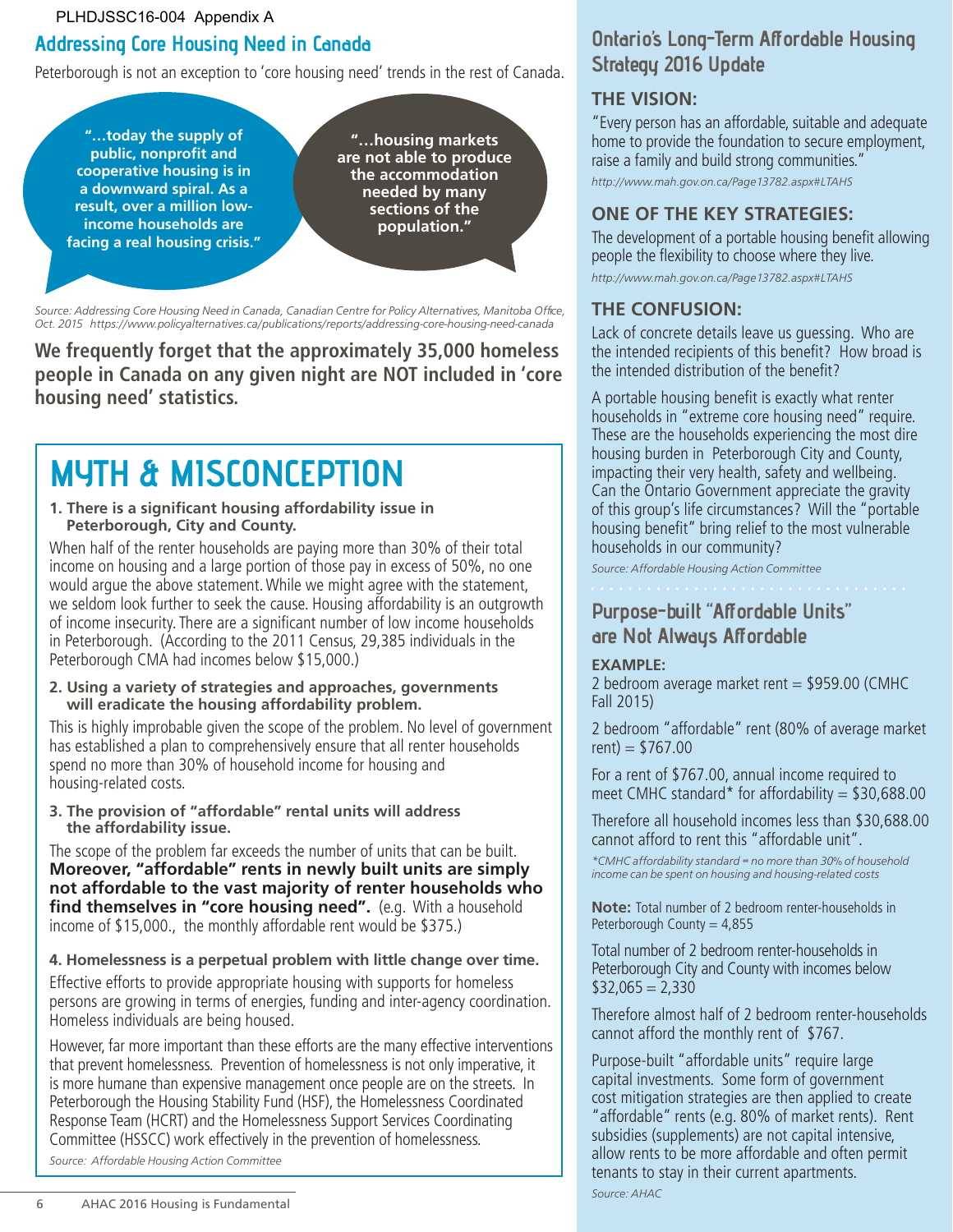#### PLHDJSSC16-004 Appendix A

#### **Rent Subsidy Programs: More Prevalent in Past Ten Years**

- Investment in Affordable Housing program (IAH) contains rent supplement and housing allowance components
- Federal Government committed to funding rent supplements to address homelessness (At Home/Chez Soi project)
- Ministries of Health and Long-Term Care (MOHLTC) and Community and Social Services (MCSS) using rent subsidies to create supportive housing
- Service managers turning to rental subsidy programs to address their housing needs
- Municipalities creating their own rental assistance programs Region of Peel and Region of Halton
- First three years of IAH Program: over 7,000 rent subsidies provided while 1,694 new "affordable units" were created

Source: Making ends meet: Opportunities and challenges of rental assistance programs, Ontario Non-Profit Housing Association



Rent supplement and housing allowance programs that allow participants to rent in the private market generally provide greater choice than traditional social housing programs, which require households to relocate to a specific RGI unit.

Ontario Non-Profit Housing Association

Ontario Non-Profit Housing Association (RGI = rent-geared-to-income)

## **Affordability Cannot Be Achieved on the Supply Side Alone**

Due to the overwhelming need for affordable units and the prohibitive cost associated with their construction, reliance on supply solutions is not feasible. Immediate financial assistance is required in order to help low and moderateincome households. Rent subsidies in the form of rent supplement and housing allowance programs can provide a solution for more households in much less time.

## **How great is the need for affordable rental units in Peterborough?**

49% of all renter households spend in excess of 30% of their before-tax income on housing and housing related expenses.

2,640 renter households spend in excess of 50% of their before-tax income on housing and housing related expenses.

The social housing wait-list is not shrinking.

The Canadian Rental Housing Index describes Peterborough's rental housing condition as "severe".

Peterborough has the worst 'core housing need' rate of any census metropolitan area in Canada.

For a more complete discussion on rent subsidies, please see: Making Ends Meet: Opportunities and challenges of rental assistance programs, The Ontario Non-Profit Housing Association, 2015

www.onpha.on.ca/onpha/Content/PolicyAndResearch/focusONs/Making%20ends%20meet.aspx

## **Affordable Housing As Economic Development**

#### **Q. How significant is housing in economic growth?**

**A.** CMHC claims that roughly 17 per cent of Canada's economy is generated through the construction, purchase, resale, and renovation of housing and related spending. Yet investment in affordable housing is often absent from economic plans and job creation proposals.

#### **Q. Is affordable housing expected to be an economic driver in Ontario in the next ten years?**

**A.** Demand for affordable housing in Ontario is predicted to increase significantly over the next ten years. At the same time, the supply of rental housing that is affordable to low-and moderate-income Ontarians is declining.

#### **Q. What are the indirect outcomes of affordable housing?**

**A.** There is strong evidence that quality affordable housing also generates improved social outcomes for low-and-moderate-income households. Good quality affordable housing yields positive health and education outcomes by lowering household stress, enabling the purchase of nutritious food, and supporting family stability. In turn, a healthy and educated workforce can attract employers and job-related investment in communities. For children living in inadequate or unaffordable housing, a secure home improves their likelihood of academic achievement and affordable housing can reduce government expenditures on high-cost programs.

#### **Q. What is the economic multiplier effect of affordable housing?**

**A.** When renter households move from unaffordable housing to affordable housing, the percentage of their income that they spend on housing decreases. This results in more spending on goods and services, and because low-income households tend to spend their discretionary income primarily within their community, they can help stimulate the local economy and spur job creation.

Source: Affordable Housing As Economic Development, Ontario Non-Profit Housing Association

ALSO SEE: www.torontohousing.ca/news/20090526/affordable\_ housing\_key\_economy Toronto Community Housing Corporation 2016

The Provincial Poverty Reduction Strategy 2014-2019 is committed to ending homelessness. This goal is impossible to achieve without an increased focus on "affordable housing"and supportive housing solutions.